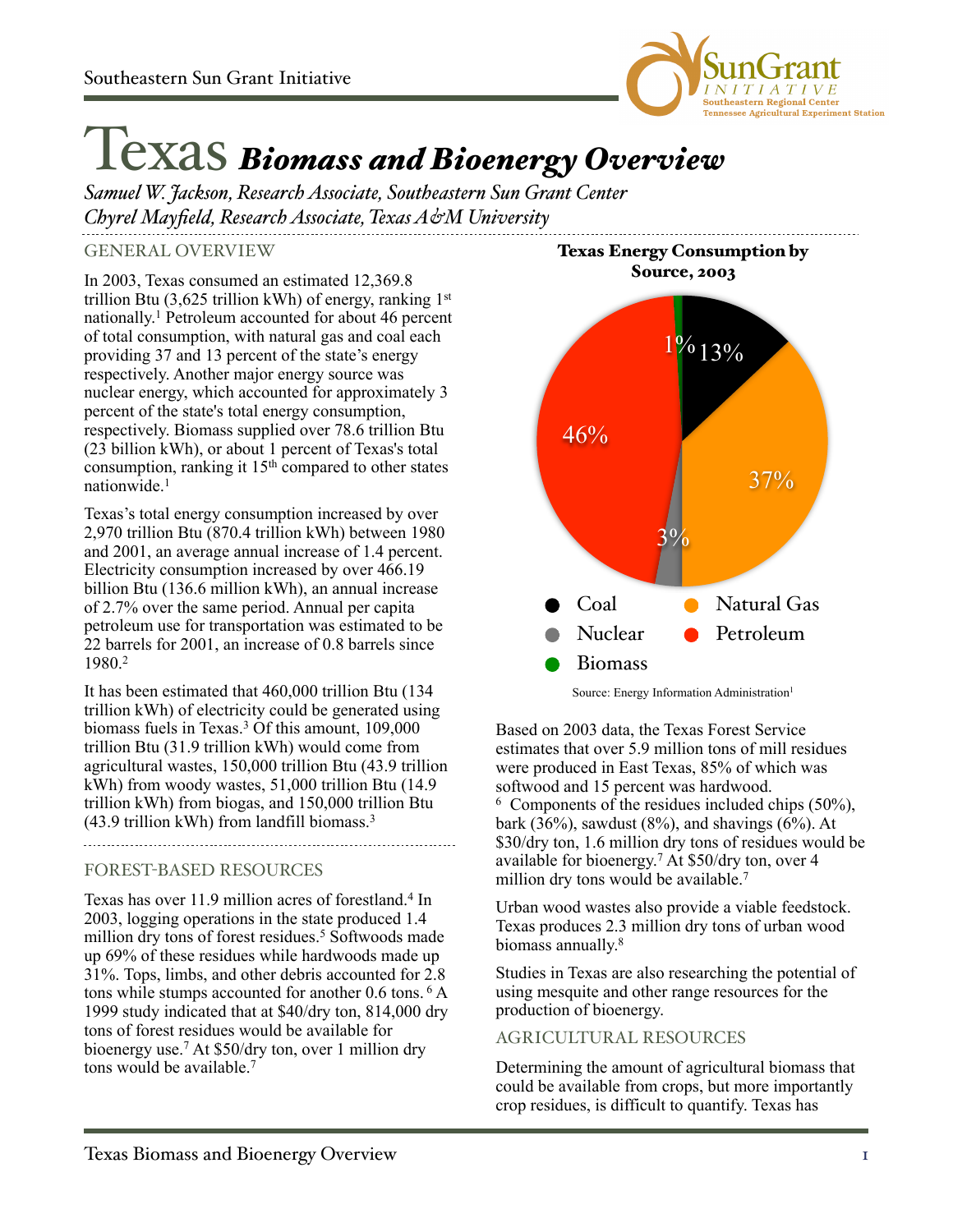approximately 38.7 million acres of cropland.9 Residues include corn stover, rice hulls, and other plant stalks. In Texas, it was estimated that 6 million dry tons of agricultural residue biomass could be used for bioenergy. 10 For dedicated energy crops, such as hybrid poplars and switchgrass, an estimated 9.1 million dry tons could be produced each year for \$50/ dry ton.7

Livestock manure also provides another significant resource. Manure produced from the 7.2 million head fed each year amounts to more than 5 million tons/ year on an as-collected basis.<sup>11</sup> Additionally, an estimated 2.3 million tons of poultry litter and 472,000 tons of swine manure was produced in 2004.11 All together, manure management could provide 58,000 dry tons of matter annually.<sup>8</sup>

# CURRENT ACTIVITIES

When constructing a new building or reconstructing an older building, all Texas state agencies must analyze the cost of providing energy through conventional sources versus alternative energy sources. If the use of alternative energy sources is economically feasible, they must be used in construction.12

The Austin City Council has approved a 10-year Strategic Plan proposed by Austin Energy. The plan sets a renewables portfolio standard of 20% by 2020.11 Net metering is also provided to Austin Energy customers with on-site generating capabilities. Customers must be interconnected with the utility's system. The maximum capacity is 20 kW and the power must be generated by a renewable energy source such as solar, wind, geothermal, hydroelectric, and biomass or biomass-based waste products. Statewide, Net metering is allowed for qualifying facilities with a generating capability of 50 kW using renewable energy sources.12

In 1999 the Public Utility Commission of Texas (PUCT) adopted rules for the state's Renewable Energy Mandate, establishing a renewable portfolio standard (RPS), a renewable-energy credit (REC) trading program, and renewable-energy purchase requirements for competitive retailers in Texas. The 1999 standard called for 2,000 megawatts (MW) of new renewables to be installed in Texas by 2009, in addition to the 880 MW of existing renewables generation at the time. In August 2005, Senate Bill 20 increased the renewable-energy mandate to 5,880 MW by 2015 (about 5% of the state's electricity demand), including a target of 500 MW of renewableenergy capacity from resources other than wind. The

| <b>Texas's Biomass Resources</b>                 |
|--------------------------------------------------|
| Corn Produced (Silage and Grain) <sup>19</sup>   |
| 7,312,600 tons                                   |
| Soybeans Produced <sup>19</sup>                  |
| 111,600 tons                                     |
| <b>Wheat Produced<sup>19</sup></b>               |
| 1,008,000 tons                                   |
| <b>Conservation Reserve Program<sup>20</sup></b> |
| 4,044,892 acres enrolled                         |
| <b>Municipal Solid Waste<sup>21</sup></b>        |
| 45,898,387 tons generated                        |
| <b>Logging Residues<sup>5</sup></b>              |
| 1.4 million dry tons                             |
| Poultry <sup>19</sup>                            |
| 672,782,000 head                                 |
| Livestock <sup>19</sup>                          |
| 17,090,000 head                                  |

2005 legislation also set a goal of reaching 10,000 MW in renewable energy capacity by 2025. As of early 2005, 1,190 MW of new renewable energy had been added, representing about 3% of the state's total electric generating capacity.

The PUCT also established a REC-trading program that began in July 2001 and will continue through 2019. Under PUCT rules, one REC represents one megawatt-hour (MWh) of qualified renewable energy that is generated and metered in Texas. A Capacity Conversion Factor (CCF) is used to convert MW goals into MWh requirements for each retailer in the competitive market. Each energy retailer in Texas is allocated a share of the mandate based on that retailer's pro rata share of statewide retail energy sales. The program administrator maintains a REC account for program participants to track the production, sale, transfer, purchase, and retirement of RECs. Credits can be banked for 3 years, and all renewable additions have a minimum of 10 years of credits to recover over-market costs.

In February 2006, the State Energy Conservation Office sponsored a workshop entitled "Road to Renewables '06 Ethanol/Biodiesel Workshop and Expo." The purpose of the expo was to bring together all sectors of the alternative fuels industry together to discuss the development of this new industry in Texas.13